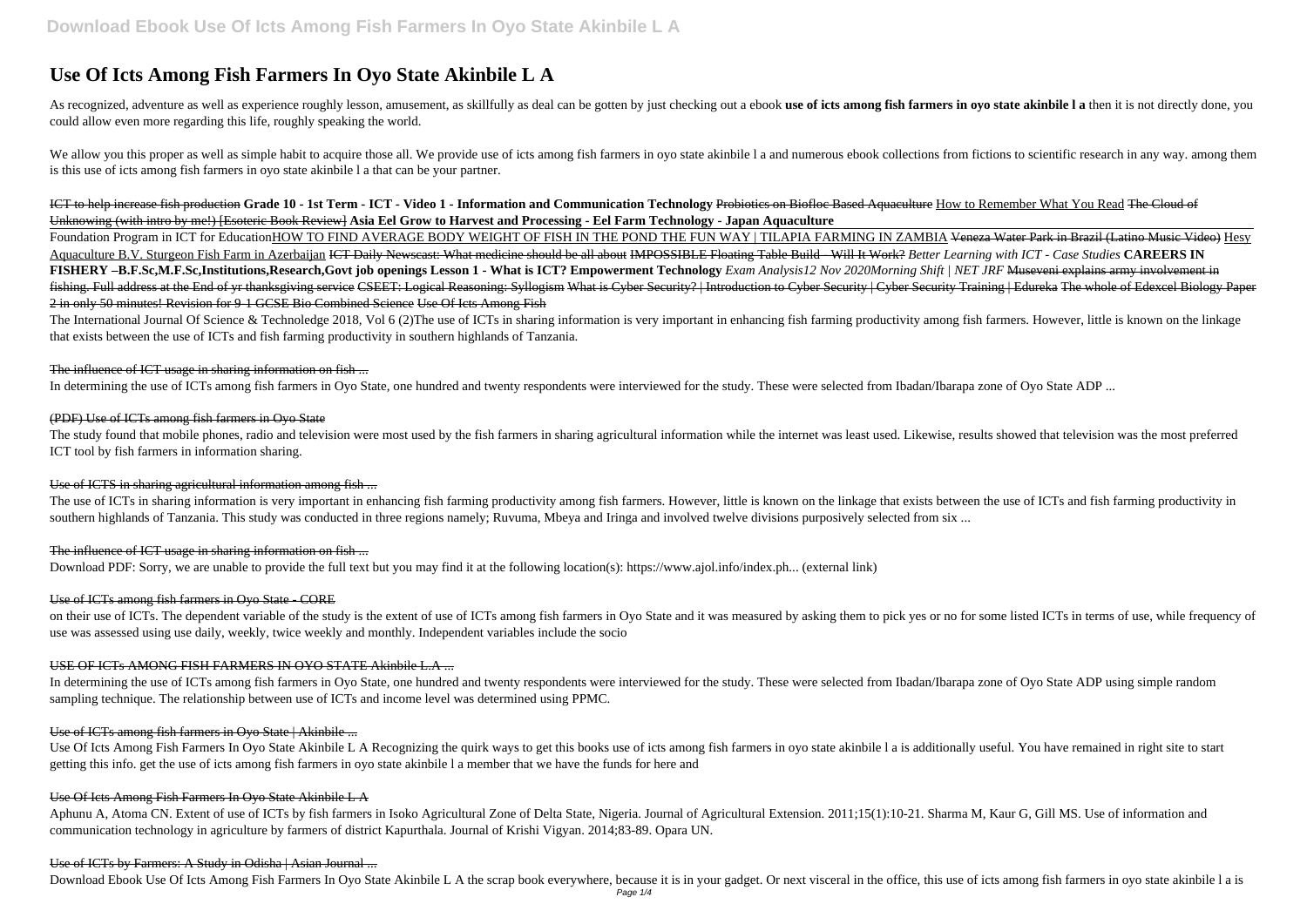## **Download Ebook Use Of Icts Among Fish Farmers In Oyo State Akinbile L A**

#### next recommended to right to use in your computer device. ROMANCE ACTION & ADVENTURE MYSTERY & THRILLER BIOGRAPHIES &

#### Use Of Icts Among Fish Farmers In Oyo State Akinbile L A

Use of ICTs among fish farmers in Oyo State The need to reduce the import bill on fish through improved fish farming in order to meet its increasing demand led to enhancement of local production. This is through improving capacity of fish farmers with the use of Information Communication Technologies (ICTs).

#### Use Of Icts Among Fish Farmers In Oyo State Akinbile L A

Use of ICTs among fish farmers in Oyo State The need to reduce the import bill on fish through improved fish farming in order to meet its increasing demand led to enhancement of local production. This is through improving capacity of fish farmers with the use of Page 1/9.

#### Use Of Icts Among Fish Farmers In Oyo State Akinbile L A

Fish Feed Facility 9. Aquaculture Atlas The UAE's Telecommunications Regulatory Authority (TRA) promotes the use of ICTs to fulfil its organisational mission to be a leading organisation in the ICT sector while encouraging innovation and investment in green economy initiatives, among others.

#### Growing a green economy in the UAE: From theory to ...

Use of ICTs among fish farmers in Oyo State The need to reduce the import bill on fish through improved fish farming in order to meet its increasing demand led to enhancement of local production. This Page 7/28. Read Online Use Of Icts Among Fish Farmers In Oyo State

#### Use Of Icts Among Fish Farmers In Oyo State Akinbile L A

The impact of ICT use in education has been difficult to measure quantitatively In general, and despite thousands of research studies, most of those conducted before 2005, the impact of ICT use on student achievement has remained difficult to measureNow . that ICT is used more and more in classrooms as a means to access information, support

How to use these tools and make them work for gender equality were among the key questions discussed at the international online workshop "Use of ICTs for the Promotion and Implementation of Gender Equality in Small Business Development" (22 June - 2 July) organized by the Golda Meir Mount Carmel International Training Center (MCTC) and MASHAV (Israel's Agency for International ...

technology use and ownership continues the themes introduced in the chapter on non-adoption and non-use. 7.2 Types of problems experienced The respondents discussed many problems in describing their use of ICTs. Here I organise the problems emerging from the research according to categories that reflect the key source of the problem:

#### Chapter 7 Living with ICTs: Problems and how we Cope with them

As the basis for rejuvenating small-scale fisheries in ACP countries, this report maps the pathway from fisher to the system of policy, legislation and practice that constrain his operation. The report reviews the existing ICTs in the small-scale fisheries value chain in ACP countries and finds that there is no strategic or operational framework within which these technologies are applied. Recommendations and cautions are offered to rejuvena small-scale fisheries sector within the context of its complex interdependencies and rich ecosystem.

In fisheries, new ICTs are being used across the sector, from resource assessment, capture or culture to processing and commercialization. Some are specialist applications such as sonar for locating fish.

### FAO Fisheries & Aquaculture - Information and ...

The aim of this report is to present evidence towards how Information and Communication Technologies for Small-scale Fisheries (ICT4SSF) might enable and support the implementation of the FAO's Voluntary Guidelines for Securing Sustainable Small-Scale Fisheries in the Context of Food Security and Poverty Eradication (SSF Guidelines). We present case studies of ICT4SSF initiatives in different use areas to identify key themes and reflect successes and failures. There are very few baselines against which to compare fisher wellbeing and access before and after ICT initiatives, and this gap is an important finding in this report. Thus far, success has only be assessed qualitatively and relatively, in terms of uptake, sustainability and local legitimacy. Still, some ICT4SSF initiatives presented in this document are closely aligned with the Principles for Digital Development and objectives of the SSF Guidelines. These initiatives highlighted that when ICTs are locally led or developed, or co-designed with end users and marginalised groups, or strengthened already existing networks and technologies potential for positive impact is much higher. However, there is much less evidence of proactive confrontation of inequality through data ownership. Further, there are very few examples of developing mechanisms for fishers fish workers to hold, access or own their data, or legal mechanisms to recognise their ownership, or protect them against misuse or manipulation.

Anthropological studies of marine fishermen have explored immense diversity among fishing societies, and the management strategies of marine resources in the context of globalization and changing technologies deserve the utmost attention from researchers in an uncertain economy. In India, fishing communities belong to various different castes and religions. This book presents an anthropological study of Hindu marine fishermen in two neighboring fishing villages situated in the same coastal belt, but administered by two different state governments (Kerala and Pondicherry). It explores the ways in which state interventions influence the development para

### Impact of Information and Communication Technology (ICT ...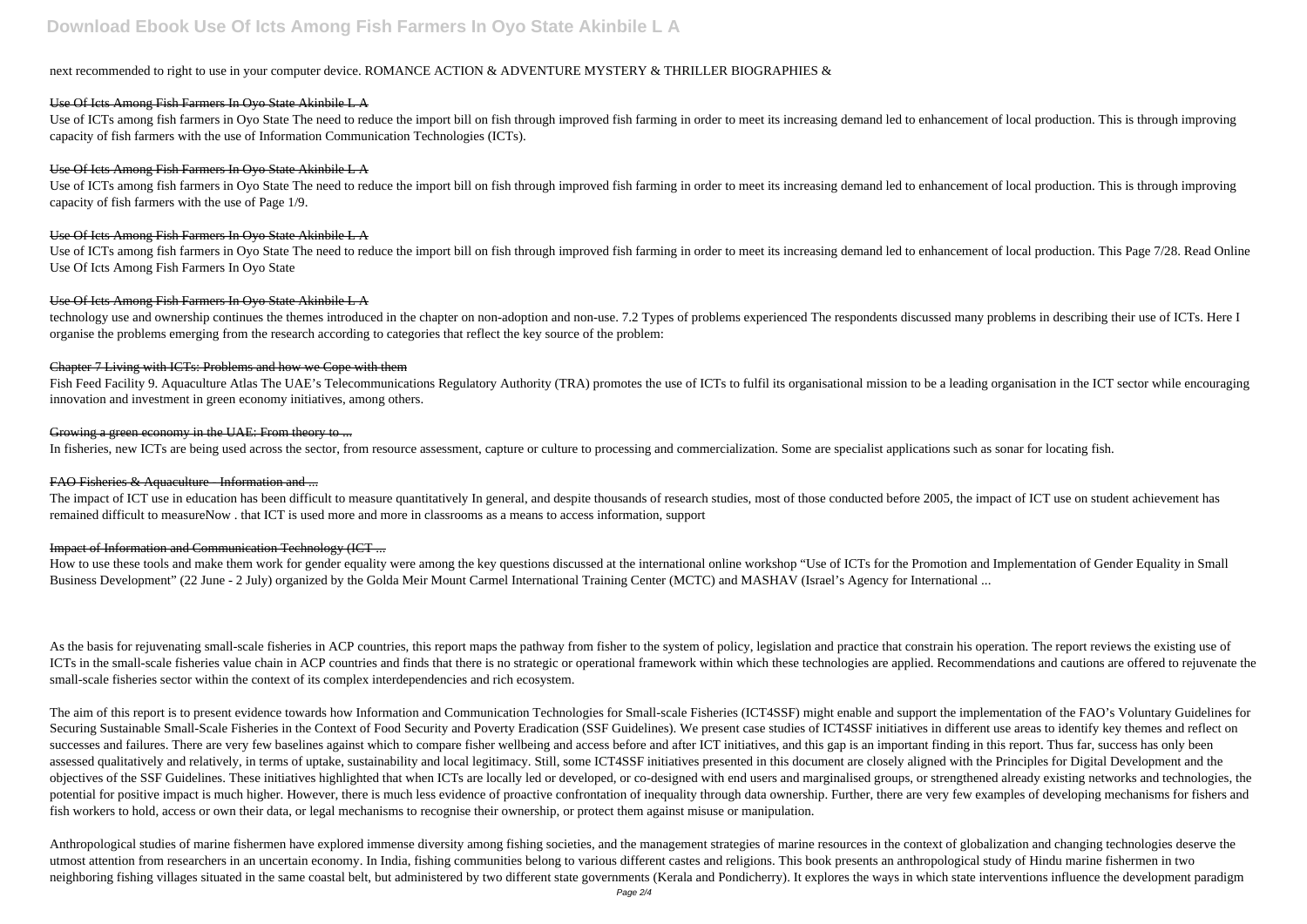## **Download Ebook Use Of Icts Among Fish Farmers In Oyo State Akinbile L A**

of a marginalized society like marine fishermen, and discusses the distribution pattern of production systems and its significance at the household level. The book also considers the gendered forms of economic transformati fishing due to declining marine resources, and technological and climate change. It also focuses on the role of women fish vendors in market spaces as instituted by their distribution and credit connections and the unique experiences of the development process through anxieties, compromises and survival in an uncertain economy. The book will be of interest to researchers, administrators and NGOs working for the inclusive development of marginalized communities sharing common property resources.

Several decades of international aid, predominantly granted by the highly developed world (the haves), for the use of ICT in developing regions (known by several labels, such as the have-nots, bottom of the pyramid, the so or, some time ago, the third world) have passed, but the holy grail of turning these societies into the ideals defined by the donors is still elusive. Previously the emphasis was on top-down approaches in this endeavour. Now priority is increasingly given to bottom-up approaches, putting the targeted communities first, using methods such as co-creation and living labs. Information and Communication Technologies for Development (ICT4D) is still domain in search of a common ground. The many different perspectives from diverse ideologies, paradigms and theoretical perspectives here lead to an interesting debate, but, meanwhile, agents of social change are doing their best to change communities – ostensibly for the better. An ongoing endeavour, this discussion requires further investigation of the complexities of techno-societies. The contributions to this volume range from explorations theory, models and methods to investigations into the practical implementation of ICT in communities, covering the characteristics of social groups and different generations and gender issues, as well as its applications in education and health. As such, the contributions in this book will inform continuing debates concerning the role of ICT in developing communities on the wrong side of all the technical and social divides in human societies

This volume includes all the abstracts of the keynotes, oral contributions and posters presented by participants on the occasion of the Forum on Fisheries Science in the Mediterranean and the Black Sea (Fish Forum 2018). Organized by the GFCM at FAO headquarters, Rome, Italy, from 10 to 14 December 2018, in collaboration with technical partners, the Fish Forum 2018 is a first-of-the-kind event gathering scientists, researchers, engineers, academics, practitioners, managers and decision-makers from around the world to discuss and share knowledge on the latest developments in fisheries science. The material contained in this book of abstracts stems from the contributions received from participants and selected by an international scientific committee based on their technical quality and relevance. The abstracts are subdivided according to the three main themes of the Fish Forum 2018: Better science for better advice; Healthy seas and sustainable fisheries; and Economic analysis and technology for societal benefit. Each theme is introduced by a keynote presentation, followed by oral presentations posters. These documents form the basis of the discussions held during parallel sessions and poster sessions of the Fish Forum 2018.

Information and communication technology (ICT) has always mattered in agriculture. Ever since people have grown crops, raised livestock, and caught fish, they have sought information from one another. Today, ICT represents a tremendous opportunity for rural populations to improve productivity, to enhance food and nutrition security, to access markets, and to find employment opportunities in a revitalized sector. ICT has unleashed incredible potential to improve agriculture, and it has found a foothold even in poor smallholder farms. ICT in Agriculture, Updated Edition is the revised version of the popular ICT in Agriculture e-Sourcebook, first launched in 201 designed to support practitioners, decision makers, and development partners who work at the intersection of ICT and agriculture. Our hope is that this updated Sourcebook will be a practical guide to understanding current implementing appropriate interventions, and evaluating the impact of ICT interventions in agricultural programs.

Aquaculture and fisheries continues to be a sector that has not received adequate attention for its contribution to food security goals across the globe. This sector is predicted to grow at a fast rate in the next 40 years context, the government has prioritized the aquaculture and fisheries sector by establishing an independent federal ministry. However, the public extension system in India still lacks resources and strategies to address th fish farmers and fishers. This has created a space for the private extension system to play a pivotal role in providing appropriate skills and training to farmers and fishers. Considering the present challenges in the aqua fisheries sector, this paper proposes the creation of an Aqua-Chamber of Commerce (ACC) as a viable bottom-up approach to improve the performance of the sector by providing adequate support to private extension system. Additionaly, the ACC will also help in improving the public extension system, facilitating the business ecosystem and strategies, and advocating for major policy reforms in the sector.

This is the report of the Seventh Asia-Pacific Fishery Commission (APFIC) Regional Consultative Forum Meeting (RCFM) on Sustainable Development for Resilient Blue Growth of Fisheries and Aquaculture. The meeting was convened in Cebu, Philippines from 7 May to 9 May 2018 and was attended by 80 participants from 16 countries, together with representatives from ten regional and international partner organizations and projects. The key conclusions and recommendations endorsed by the Seventh RCFM are summarized as: (1) The RCFM recognized the great advances in the four thematic areas pertaining to sustainable and resilient fisheries and aquaculture for blue growth in the region; (2) There are a number of remaining and emerging challenges to the sustainability and resilience of fisheries and aquaculture sector; (3) There remains a great need in many countries for reinforc frameworks and guiding policies to ensure a human rights-based and environmentally friendly development of the region's fisheries and aquaculture sectors in line with the Voluntary Guidelines for Securing Sustainable Smallscale Fisheries (SSF Guidelines) and the Code of Conduct for Responsible Fisheries (CCRF); and (4) More targeted disaster risk management and climate change strategies and technologies for the sector are needed in several countries. The RCFM considered the reviews of regional fisheries and aquaculture, presentations by member countries and regional organizations, reports of action plans of APFIC regional consultative workshops and the major issues outlined in the agenda and developed a report and recommendations to inform the Thirty-fifth APFIC Session.

The 2018 edition of The State of World Fisheries and Aquaculture emphasizes the sector's role in achieving the 2030 Agenda for Sustainable Development and the Sustainable Development Goals, and measurement of progress towards these goals. It notes the particular contributions of inland and small-scale fisheries, and highlights the importance of rights-based governance for equitable and inclusive development. As in past editions, the pub begins with a global analysis of trends in fisheries and aquaculture production, stocks, processing and use, trade and consumption, based on the latest official statistics, along with a review of the status of the world's and human engagement and governance in the sector. Topics explored in Parts 2 to 4 include aquatic biodiversity; the ecosystem approach to fisheries and to aquaculture; climate change impacts and responses; the sector's contribution to food security and human nutrition; and issues related to international trade, consumer protection and sustainable value chains. Global developments in combating illegal, unreported and unregulated fishing, selected ocean pollution concerns and FAO's efforts to improve capture fishery data are also discussed. The issue concludes with the outlook for the sector, including projections to 2030. As always, The State of World Fish and Aquaculture aims to provide objective, reliable and up-to- date information to a wide audience, including policy-makers, managers, scientists, stakeholders and indeed all those interested in the fisheries and aquacultu sector.